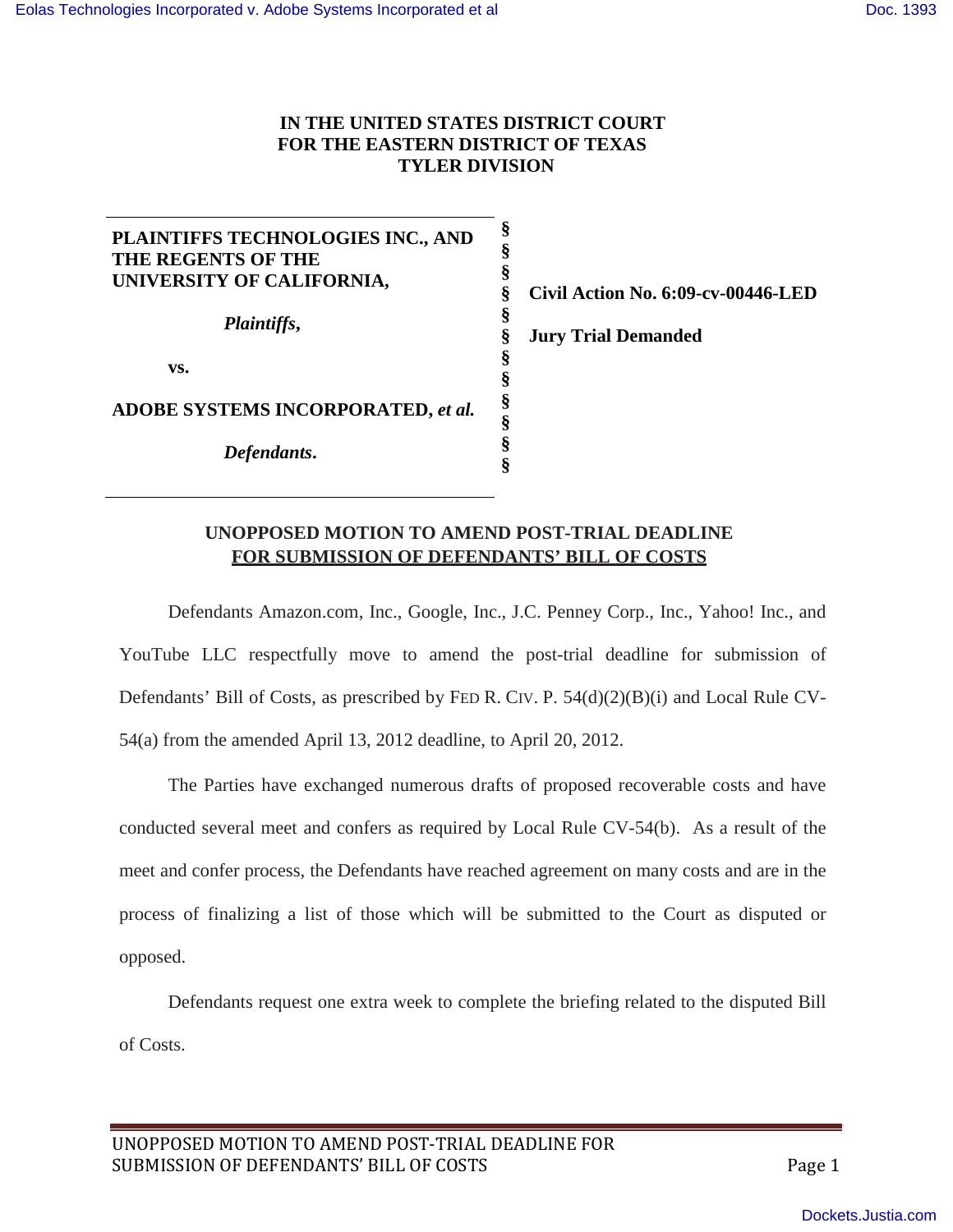This motion is not made for delay and should not impact any other deadline applicable to this case.

For these reasons, the Defendants request that the Court extend the deadline for submission of Defendants' Bill of Costs from April 13, 2012, to April 20, 2012.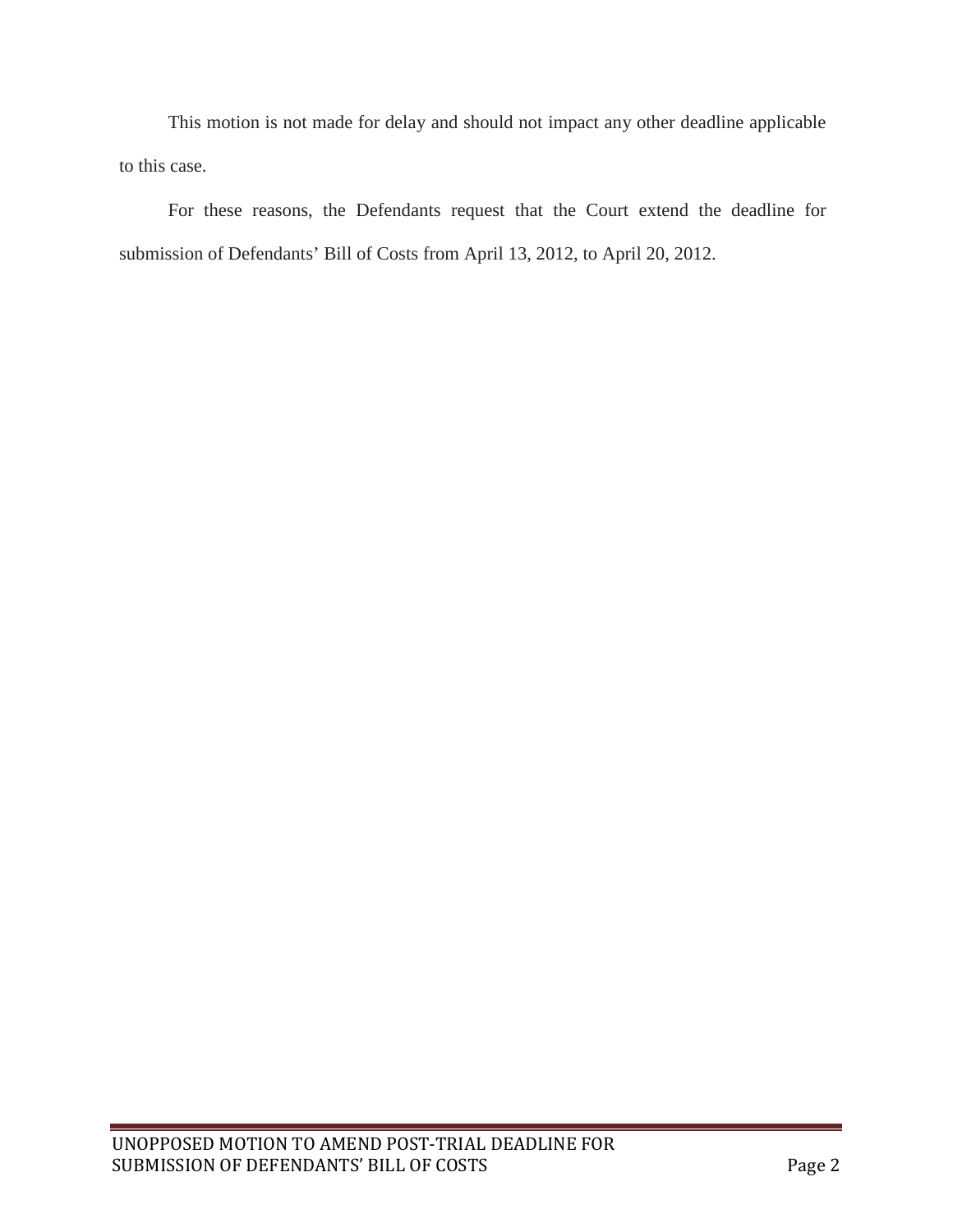#### /s/ *Mike McKool*

Mike McKool Lead Attorney Texas State Bar No. 1373210[0](mailto:mmckool@mckoolsmith.com) [mmckool@mckoolsmith.com](mailto:mmckool@mckoolsmith.com) Douglas Cawley Texas State Bar No. 0403550[0](mailto:dcawley@mckoolsmith.com) [dcawley@mckoolsmith.com](mailto:dcawley@mckoolsmith.com) McKool Smith, P.C. 300 Crescent Court, Suite 1500 Dallas, Texas 75201 Telephone: (214) 978-4000 Telecopier: (214) 978-4044

Kevin L. Burgess Texas State Bar No. 2400692[7](mailto:kburgess@mckoolsmith.com) [kburgess@mckoolsmith.com](mailto:kburgess@mckoolsmith.com) John B. Campbell Texas State Bar No. 2403631[4](mailto:jcampbell@mckoolsmith.com) [jcampbell@mckoolsmith.com](mailto:jcampbell@mckoolsmith.com) Josh W. Budwin Texas State Bar No. 2405034[7](mailto:jbudwin@mckoolsmith.com) [jbudwin@mckoolsmith.com](mailto:jbudwin@mckoolsmith.com) Gretchen K. Curran Texas State Bar No. 2405597[9](mailto:gcurran@mckoolsmith.com) [gcurran@mckoolsmith.com](mailto:gcurran@mckoolsmith.com) Matthew B. Rappaport Texas State Bar No. 2407047[2](mailto:mrappaport@mckoolsmith.com) [mrappaport@mckoolsmith.com](mailto:mrappaport@mckoolsmith.com) McKool Smith, P.C. 300 West Sixth Street, Suite 1700 Austin, Texas 78701 Telephone: (512) 692-8700 Telecopier: (512) 692-8744

### **ATTORNEYS FOR PLAINTIFFS EOLAS TECHNOLOGIES, INC. AND THE REGENTS OF THE UNIVERSITY OF CALIFORNIA**

Date: April 12, 2012 Respectfully submitted,

/s/ *Joshua R. Thane* (*w/ permission*)

Jennifer H. Doan Texas Bar No. 08809050 Joshua R. Thane Texas Bar No. 24060713 Shawn A. Latchford Texas Bar No. 24066603 Haltom & Doan Crown Executive Center Suite 100 6500 Summerhill Road Texarkana, TX 75503 Telephone: (903) 255-1000 Facsimile: (903) 255-0800 Email: [jdoan@haltomdoan.com](mailto:jdoan@haltomdoan.com) E[mail: jthane@haltomdoan.com](mailto:jthane@haltomdoan.com) E[mail: slatchford@haltomdoan.com](mailto:slatchford@haltomdoan.com)

Jared Bobrow Edward R. Reines Sonal N. Mehta Aaron Y. Huang Andrew L. Perito WEIL, GOTSHAL & MANGES LLP 201 Redwood Shores Parkway Redwood Shores, CA 94065 Telephone: (650) 802-3000 Facsimile: (650) 802-3100 E[mail: jared.bobrow@weil.com](mailto:jared.bobrow@weil.com) E[mail: edward.reines@weil.com](mailto:edward.reines@weil.com) E[mail: sonal.mehta@weil.com](mailto:sonal.mehta@weil.com) E[mail: aaron.huang@weil.com](mailto:aaron.huang@weil.com) E[mail:](mailto:andrew.perito@weil.com)  [andrew.perito@weil.com](mailto:andrew.perito@weil.com)

## **ATTORNEYS FOR DEFENDANTS AMAZON.COM, INC. AND YAHOO! INC.**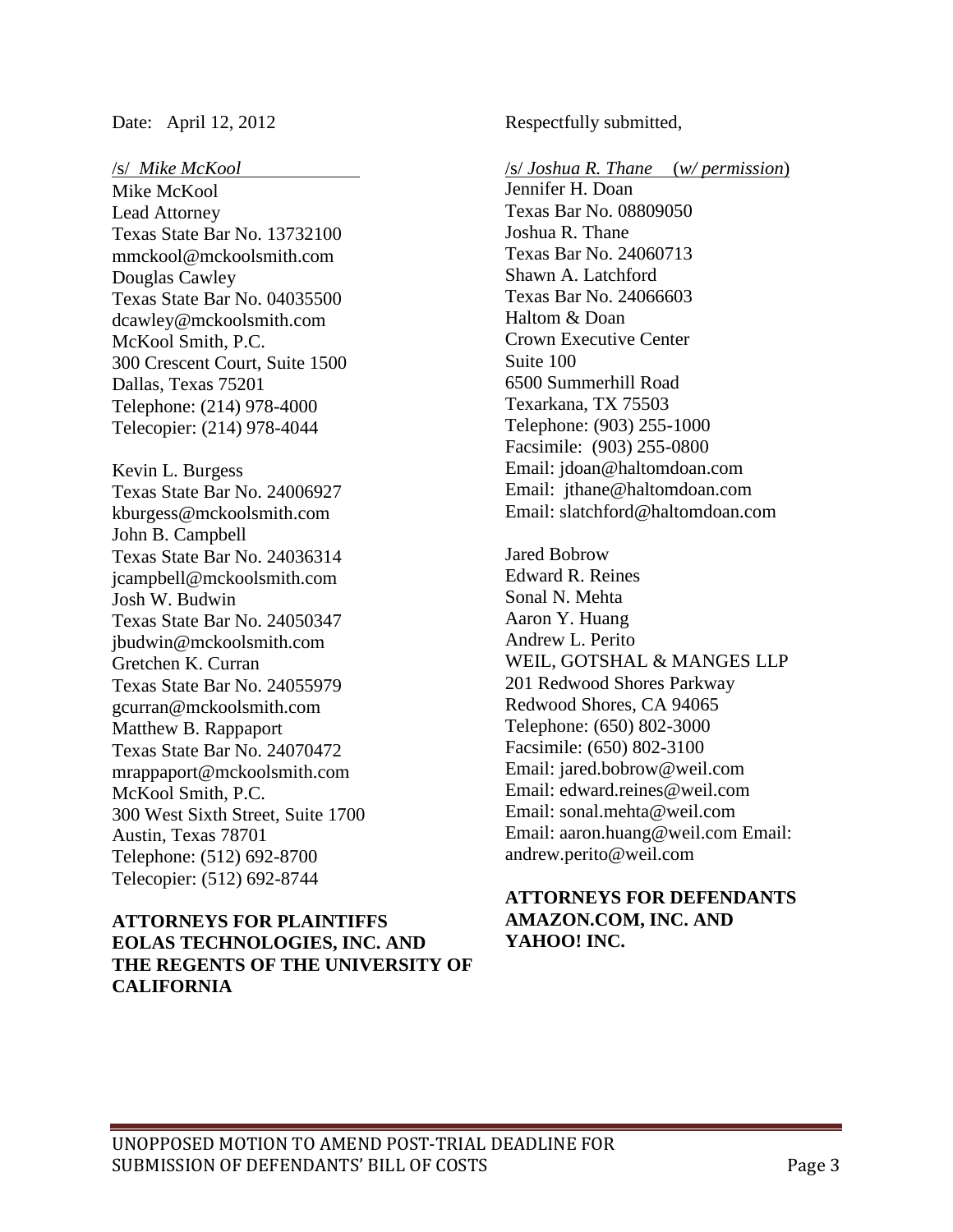/s/ *Brandon Stroy* (*w/ permission*)

James R. Batchelder (*pro hac vice*) [james.batchelder@ropesgray.com](mailto:james.batchelder@ropesgray.com) Sasha G. Rao (*pro hac vice*) [sasha.rao@ropesgray.com](mailto:sasha.rao@ropesgray.com) Mark D. Rowland [Mark.rowland@ropesgray.com](mailto:ark.rowland@ropesgray.com) Brandon Stroy (*pro hac vice*) [brandon.stroy@ropesgray.com](mailto:brandon.stroy@ropesgray.com) Lauren N. Robinson (*pro hac vice*) [lauren.robinson@ropesgray.com](mailto:lauren.robinson@ropesgray.com) Rebecca R. Hermes (*pro hac vice*) [rebecca.hermes@ropesgray.com](mailto:rebecca.hermes@ropesgray.com) Han Xu (*pro hac vice*) [han.xu@ropesgray.com](mailto:han.xu@ropesgray.com) ROPES & GRAY LLP 1900 University Avenue 6th Floor East Palo Alto, California 94303-2284 Telephone: (650) 617-4000 Facsimile: (650) 617-4090

Michael E. Jones Texas Bar No. 10929400) [mikejones@potterminton.com](mailto:mikejones@potterminton.com) Allen F. Gardner Texas Bar No. 24043679) [allengardner@potterminton.com](mailto:allengardner@potterminton.com) POTTER MINTON A Professional Corporation 110 N. College, Suite 500 Tyler, TX 75702 Telephone: (903) 597-8311 Facsimile: (903) 593-0846

#### **ATTORNEYS FOR DEFENDANTS GOOGLE INC. AND YOUTUBE, LLC**